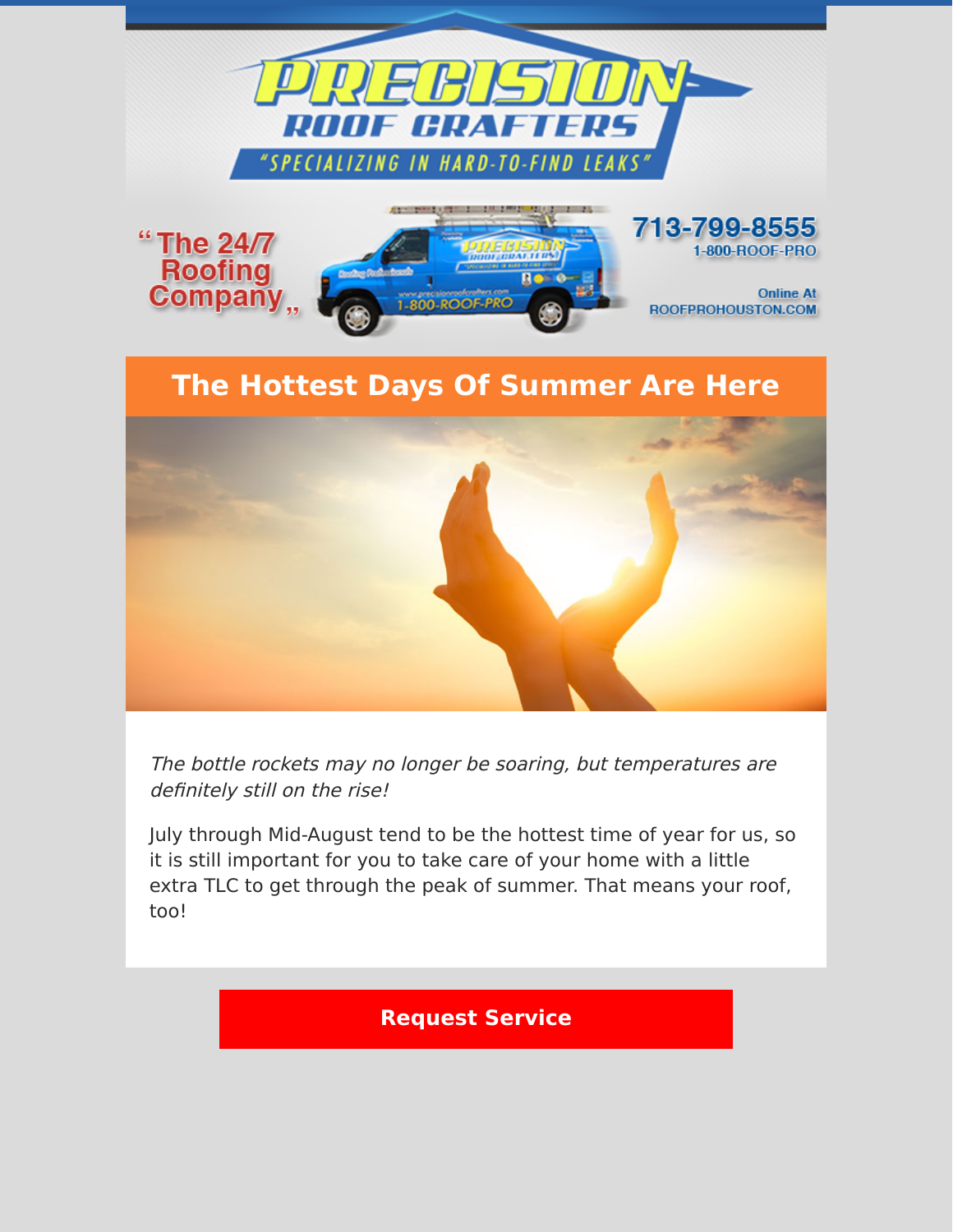

## **Why Is It Called The Dog Days Of Summer?**

Turns out the answers are in the stars! The star system Sirius (also known as the "Dog Star") rises into clear view around now.

Being one of the brightest stars in the night sky, ancient astronomers took it as a warning that the hottest parts of the summer were just around the corner. Aside from heat and drought, the rise of Sirius also has been associated with sudden thunderstorms, bad luck, and mad dogs.

So if Fido won't sit, stay, or roll over - you can blame it on Sirius!



We Are Here To Help With All Your

## **Hot Summer Home Care Needs**